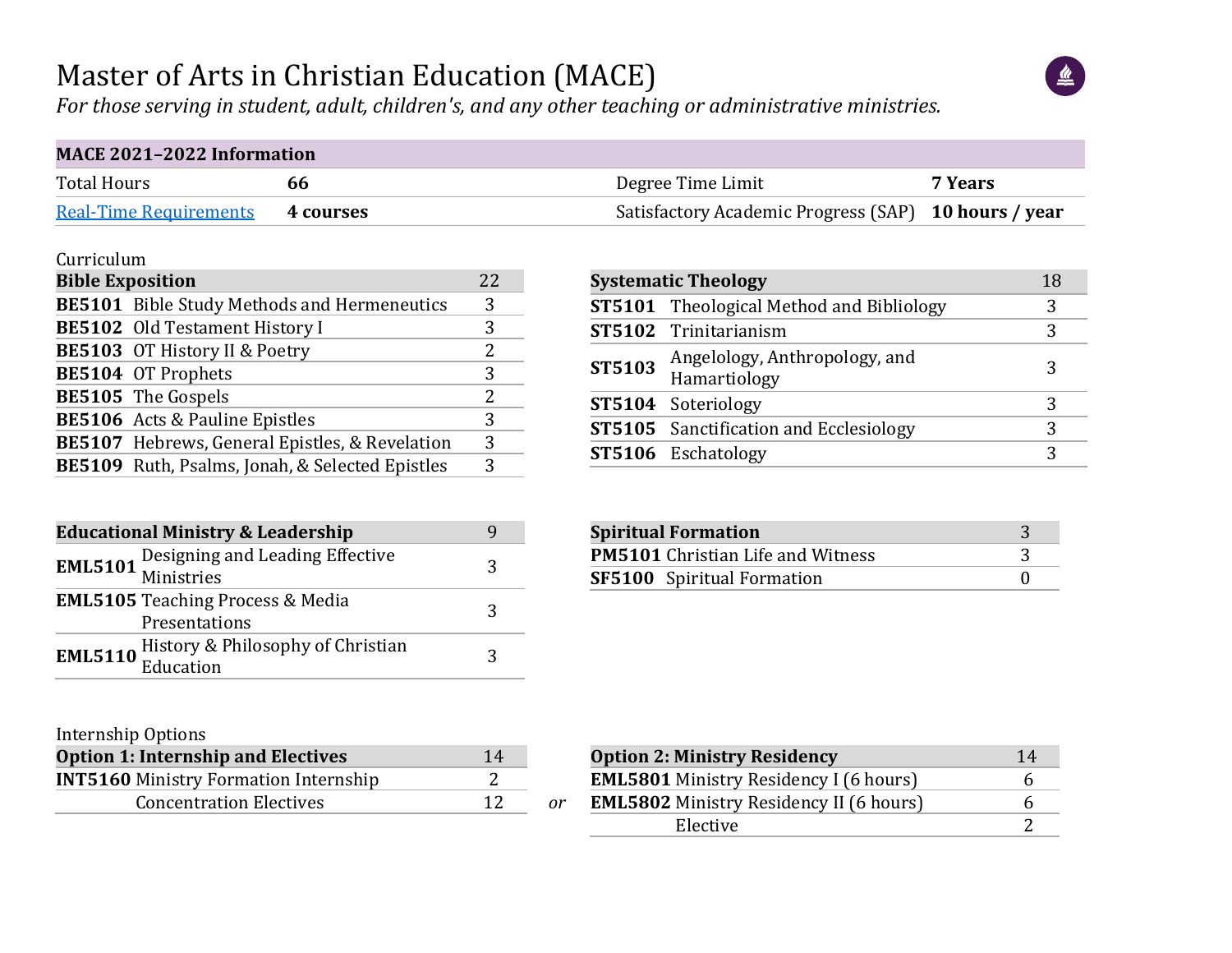

# DALLAS THEOLOGICAL SEMINARY

Degree Plan: MACE 2-year Plan 2021-2022 (Campus)

|                        |                | Fall                                                  | $\Delta$       | $\boxed{\square}$ | Spring         |                                   | $\Delta$       | 므  |                    | Summer                              | $\Delta$ | $\Box$ |
|------------------------|----------------|-------------------------------------------------------|----------------|-------------------|----------------|-----------------------------------|----------------|----|--------------------|-------------------------------------|----------|--------|
| Year                   | <b>BE5101</b>  | <b>Bible Study Methods</b>                            | 3              |                   | <b>BE5102</b>  | <b>OT History I</b>               | 3              |    | <b>EML510</b><br>5 | <b>Teaching &amp; Presentations</b> | 3        |        |
|                        | <b>ST5101</b>  | <b>Theological Method</b>                             | 3              |                   | <b>BE5103</b>  | <b>OT History II &amp; Poetry</b> | $\overline{2}$ |    | <b>BE5109</b>      | Selected OT and NT<br>books         | 3        |        |
|                        | <b>PM5101</b>  | <b>Christian Life &amp; Witness</b>                   | 3              |                   | ST5102         | Trinitarianism                    | 3              |    | ST5104             | Soteriology                         | 3        |        |
|                        | <b>EML5101</b> | <b>Design and Lead Effective</b><br><b>Ministries</b> | 3              |                   |                | <b>Concentration Elective</b>     | $\overline{3}$ |    |                    |                                     |          |        |
|                        | SF5100-1       | <b>Spiritual Formation</b>                            |                |                   |                | <b>Concentration Elective</b>     | 3              |    |                    |                                     |          |        |
|                        |                |                                                       |                |                   | SF5100-2       | <b>Spiritual Formation</b>        |                |    |                    |                                     |          |        |
|                        |                |                                                       |                |                   |                |                                   |                |    |                    |                                     |          |        |
|                        |                |                                                       |                |                   |                |                                   |                |    |                    |                                     |          |        |
|                        |                | Total                                                 |                | 12                |                | Total                             |                | 14 |                    | Total                               |          | 9      |
| Year<br>$\overline{2}$ | <b>BE5105</b>  | The Gospels                                           | $\overline{2}$ |                   | <b>BE5107</b>  | Gen. Epistles &<br>Revelation     | 3              |    | <b>BE5106</b>      | <b>Acts &amp; Pauline Epistles</b>  | 3        |        |
|                        | ST5103         | Humanity & Sin                                        | 3              |                   | <b>BE5104</b>  | <b>OT Prophets</b>                | 3              |    | ST5106             | Eschatology                         | 3        |        |
|                        | <b>ST5105</b>  | Sanctification &<br>Ecclesiology                      | 3              |                   | <b>EML5110</b> | History & Phil. of C.E.           | $\overline{3}$ |    |                    |                                     |          |        |
|                        |                | <b>Concentration Elective</b>                         | 3              |                   |                | <b>Concentration Elective</b>     | 3              |    |                    |                                     |          |        |
|                        | <b>INT5160</b> | Internship                                            | $\overline{2}$ |                   | SF5100-4       | <b>Spiritual Formation</b>        |                |    |                    |                                     |          |        |
|                        | SF5100-3       | <b>Spiritual Formation</b>                            |                |                   |                | Internship (cont.)                |                |    |                    |                                     |          |        |
|                        |                |                                                       |                |                   |                |                                   |                |    |                    |                                     |          |        |
|                        |                |                                                       |                |                   |                |                                   |                |    |                    |                                     |          |        |
|                        |                | Total                                                 |                | 13                |                | Total                             |                | 12 |                    | Total                               |          | 6      |
| Year                   |                |                                                       |                |                   |                |                                   |                |    |                    |                                     |          |        |
| 3                      |                |                                                       |                |                   |                |                                   |                |    |                    |                                     |          |        |
|                        |                | Total                                                 |                |                   |                | Total                             |                |    |                    | Total                               |          |        |

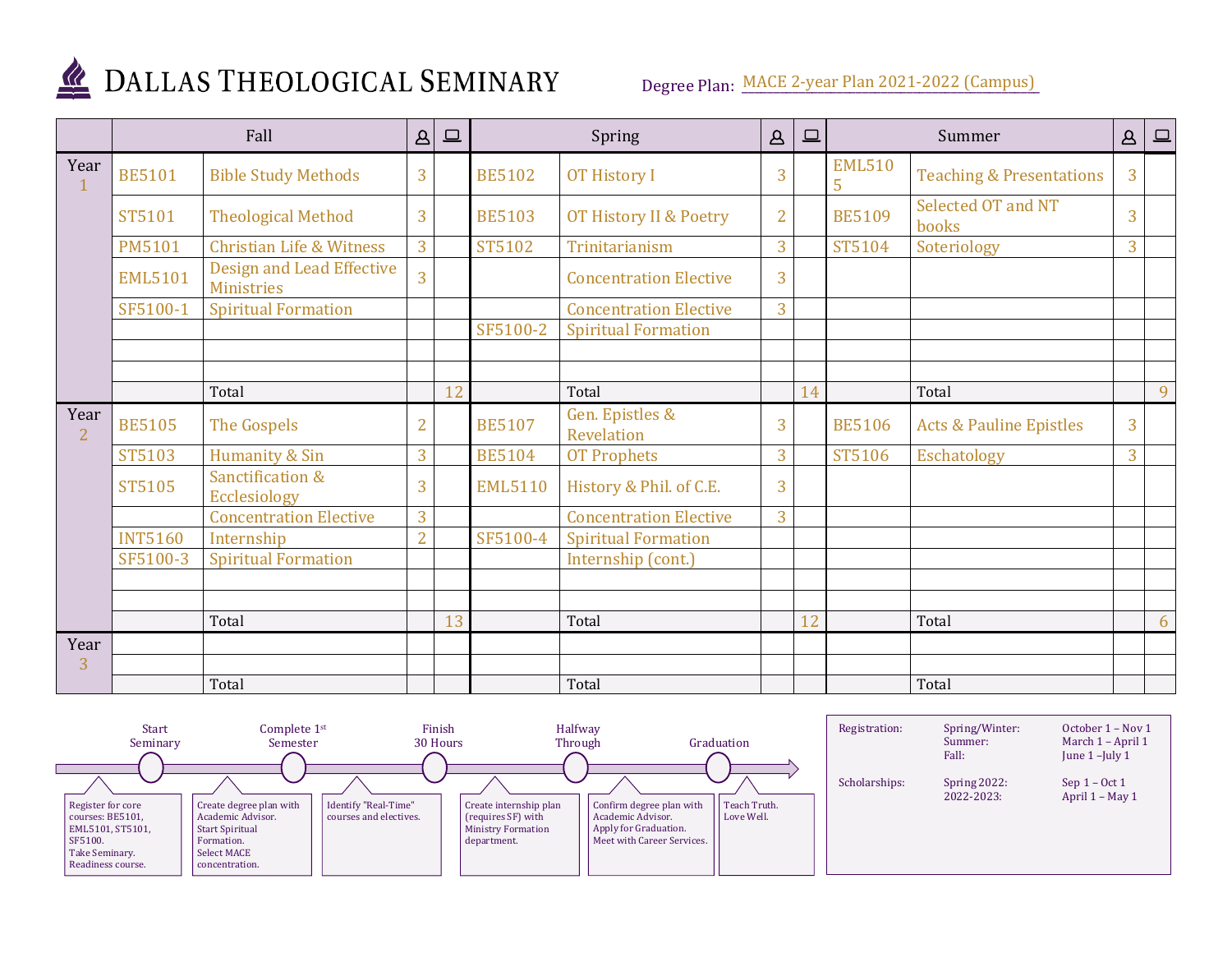

# DALLAS THEOLOGICAL SEMINARY

Degree Plan: MACE 3-year Plan (2021-2022)

|                        |                | Fall                                                        | $\Delta$       | $\Box$ |                | Spring                            | $\Delta$ | $\boxed{\square}$ |               | Summer                 | $\Delta$ | $\square$      |
|------------------------|----------------|-------------------------------------------------------------|----------------|--------|----------------|-----------------------------------|----------|-------------------|---------------|------------------------|----------|----------------|
| Year                   | <b>BE5101</b>  | <b>Bible Study Methods</b>                                  | 3              |        | <b>BE5102</b>  | <b>OT History I</b>               | 3        |                   | <b>BE5103</b> | OT History II & Poetry |          | $\overline{2}$ |
|                        | <b>EML5101</b> | <b>Designing and Leading</b><br><b>Effective Ministries</b> | 3              |        | ST5101         | <b>Theological Method</b>         | 3        |                   | <b>BE5105</b> | The Gospels            |          | $\overline{2}$ |
|                        | SF5100-1       | <b>Spiritual Formation</b>                                  |                |        |                | <b>Concentration Elective</b>     | 3        |                   | ST5102        | Trinitarianism         |          | $\overline{3}$ |
|                        |                |                                                             |                |        | SF5100-2       | <b>Spiritual Formation</b>        |          |                   |               |                        |          |                |
|                        |                | Total                                                       |                | 6      |                | Total                             |          | 9                 |               | Total                  |          | $\overline{7}$ |
| Year                   | <b>PM5101</b>  | <b>Christian Life &amp; Witness</b>                         | 3              |        | ST5104         | Soteriology                       | 3        |                   | ST5103        | Humanity & Sin         |          | $\overline{3}$ |
| $\overline{2}$         | <b>EML5105</b> | <b>Teaching Process &amp;</b><br>Presentations              | 3              |        | <b>BE5109</b>  | <b>Selected OT &amp; NT books</b> | 3        |                   | <b>BE5104</b> | <b>OT Prophets</b>     | 3        |                |
|                        |                | <b>Concentration Elective</b>                               | 3              |        |                | <b>Concentration Elective</b>     | 3        |                   |               |                        |          |                |
|                        | SF5100-3       | <b>Spiritual Formation</b>                                  |                |        | SF5100-4       | <b>Spiritual Formation</b>        |          |                   |               |                        |          |                |
|                        |                | Total                                                       |                | 9      |                | Total                             |          | $\mathbf{q}$      |               | Total                  |          | 6              |
| Year<br>$\overline{3}$ | <b>BE5106</b>  | <b>Acts &amp; Pauline Epistles</b>                          | 3              |        | <b>BE5107</b>  | Gen. Epistles &<br>Revelation     | 3        |                   |               |                        |          |                |
|                        | <b>ST5105</b>  | Sanctification &<br><b>Ecclesiology</b>                     | 3              |        | <b>EML5110</b> | History and Phil. of C.E.         | 3        |                   |               |                        |          |                |
|                        |                | <b>Concentration Elective</b>                               | 3              |        | ST5106         | Eschatology                       | 3        |                   |               |                        |          |                |
|                        | <b>INT5160</b> | Internship                                                  | $\overline{2}$ |        |                | Internship (cont.)                |          |                   |               |                        |          |                |
|                        |                |                                                             |                |        |                |                                   |          |                   |               |                        |          |                |
|                        |                |                                                             |                |        |                |                                   |          |                   |               |                        |          |                |
|                        |                | Total                                                       |                | 11     |                | Total                             |          | $\Omega$          |               | Total                  |          |                |

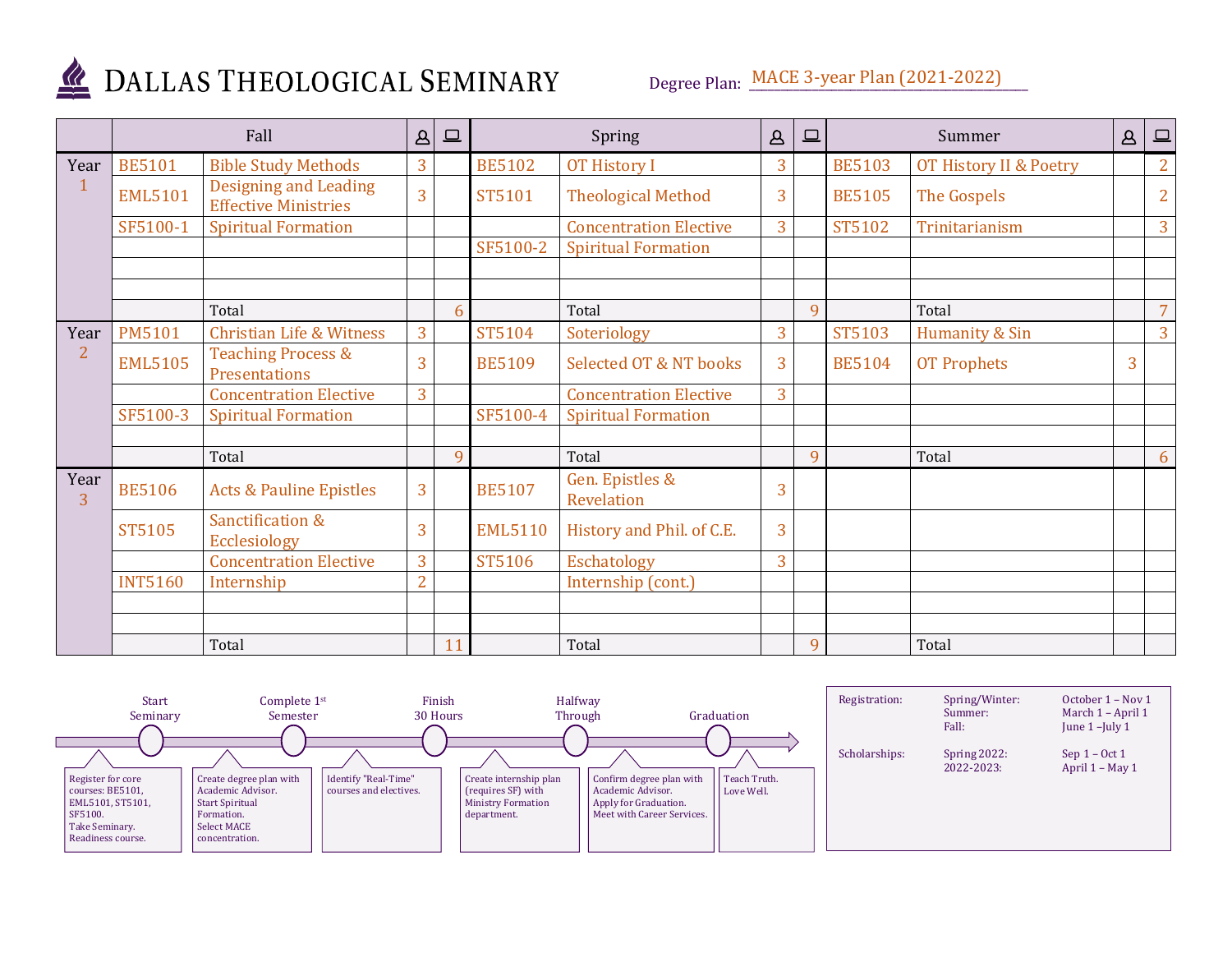

### DALLAS THEOLOGICAL SEMINARY

Degree Plan: MACE 4-year Plan 2021-2022 (Ministry Residency)

|                        | Fall           |                                                       | $\Delta$       | $\qquad \qquad \Box$ | Spring         |                                     | $\Delta$       | $\Box$         |                | Summer                                                      | $\Delta$       | $\boxed{\square}$ |
|------------------------|----------------|-------------------------------------------------------|----------------|----------------------|----------------|-------------------------------------|----------------|----------------|----------------|-------------------------------------------------------------|----------------|-------------------|
| Year                   | <b>BE5101</b>  | <b>Bible Study Methods</b>                            | 3              |                      | ST5101         | <b>Theological Method</b>           | 3              |                | ST5102         | Trinitarianism                                              |                | 3 <sup>1</sup>    |
|                        | <b>EML5101</b> | <b>Design and Lead Effective</b><br><b>Ministries</b> |                | 3                    | <b>BE5102</b>  | <b>OT History I</b>                 |                | 3 <sup>1</sup> | <b>BE5103</b>  | OT History II & Poetry                                      | $\overline{2}$ |                   |
|                        |                |                                                       |                |                      |                |                                     |                |                |                |                                                             |                |                   |
|                        |                |                                                       |                |                      |                |                                     |                |                |                |                                                             |                |                   |
|                        |                | Total                                                 |                | 6                    |                | Total                               |                | 6              |                | Total                                                       |                | 5 <sup>1</sup>    |
| Year                   | ST5103         | Humanity & Sin                                        |                | 3                    | ST5104         | Soteriology                         |                | 3 <sup>1</sup> | <b>BE5105</b>  | The Gospels                                                 | $\overline{2}$ |                   |
| $\overline{2}$         | <b>BE5104</b>  | <b>OT Prophets</b>                                    | 3              |                      | <b>PM5101</b>  | <b>Christian Life &amp; Witness</b> | $\overline{3}$ |                | <b>EML5105</b> | <b>Teaching Process &amp;</b><br><b>Media Presentations</b> | $\overline{3}$ |                   |
|                        | SF5110-1       | <b>Spiritual Formation</b>                            |                |                      | SF5110-2       | <b>Spiritual Formation (cont.)</b>  |                |                |                |                                                             |                |                   |
|                        |                |                                                       |                |                      |                |                                     |                |                |                |                                                             |                |                   |
|                        |                |                                                       |                |                      |                |                                     |                |                |                |                                                             |                |                   |
|                        |                | Total                                                 |                | 6                    |                | Total                               |                | 6              |                | Total                                                       |                | 5                 |
| Year<br>$\overline{3}$ | <b>ST5105</b>  | Sanctification<br>&Ecclesiology                       | 3              |                      | ST5106         | Eschatology                         |                | $\overline{3}$ | <b>BE5109</b>  | Selected OT and NT<br>books                                 |                | $\overline{3}$    |
|                        | <b>BE5106</b>  | <b>Acts &amp; Pauline Epistles</b>                    |                | 3                    | <b>EML5110</b> | History & Philosophy of<br>C.E.     | $\overline{3}$ |                | <b>BE5107</b>  | Gen. Epistles &<br>Revelation                               |                | 3                 |
|                        |                | <b>Concentration Elective</b>                         | $\overline{2}$ |                      |                |                                     |                |                |                |                                                             |                |                   |
|                        |                |                                                       |                |                      |                |                                     |                |                |                |                                                             |                |                   |
|                        |                |                                                       |                |                      |                |                                     |                |                |                |                                                             |                |                   |
|                        |                | Total                                                 |                | 8                    |                | Total                               |                | 6              |                | Total                                                       |                | 6                 |
| Year<br>$\overline{4}$ | <b>EML5801</b> | <b>Ministry Residency I</b>                           | 6              |                      | <b>EML5802</b> | Ministry Residency II               | 6              |                |                | <b>Ministry Residency</b><br>(ends in summer)               |                |                   |
|                        |                |                                                       |                |                      |                |                                     |                |                |                |                                                             |                |                   |
|                        |                |                                                       |                |                      |                |                                     |                |                |                |                                                             |                |                   |
|                        |                |                                                       |                |                      |                |                                     |                |                |                |                                                             |                |                   |
|                        |                |                                                       |                |                      |                |                                     |                |                |                |                                                             |                |                   |
|                        |                | Total                                                 |                | 6                    |                | Total                               |                | 6              |                | Total                                                       |                |                   |